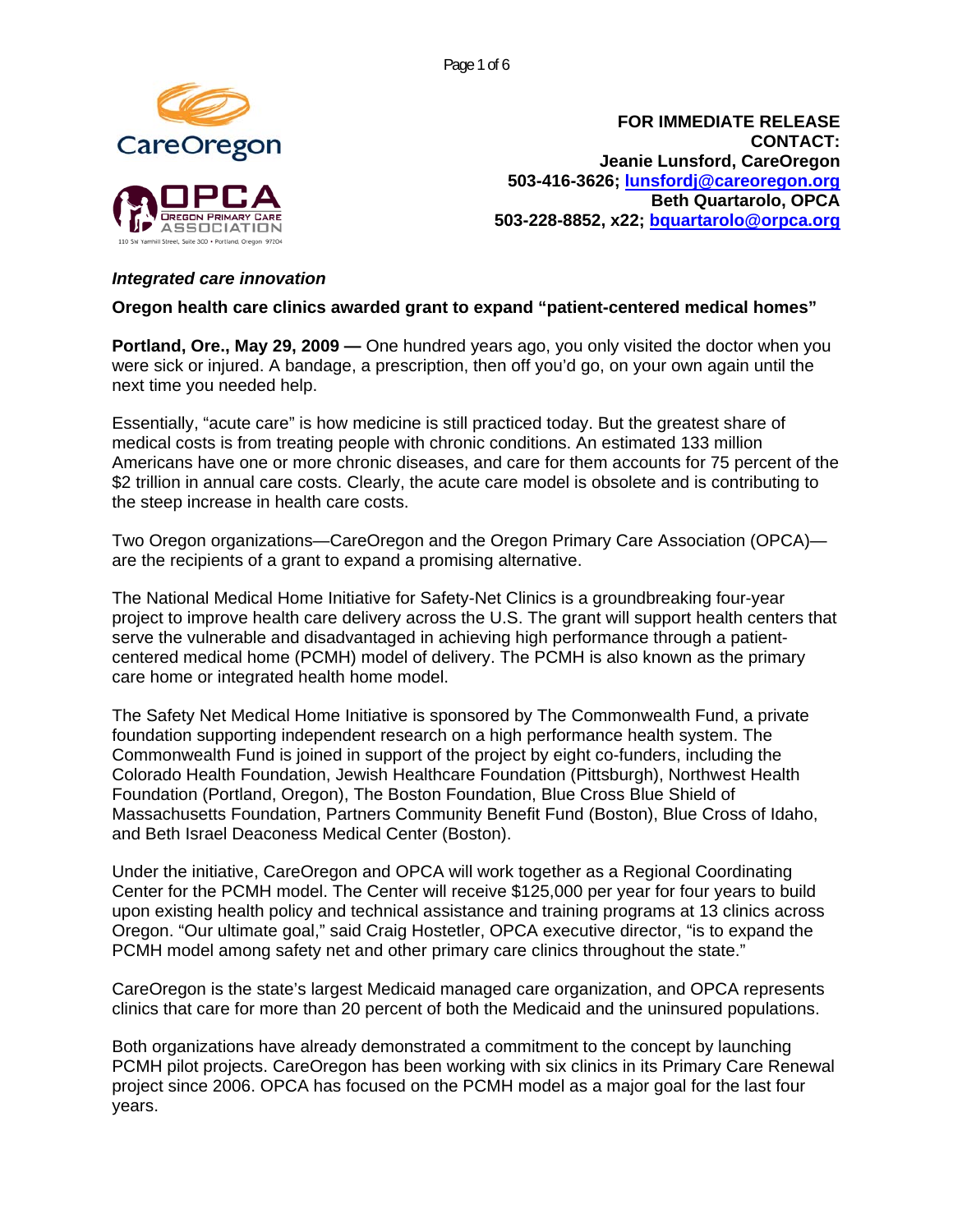In addition, in order to promote the spread of medical homes in other safety net clinics, CareOregon and OPCA worked with the Oregon Rural Practice Research Network to identify two Rural Health Clinics to participate in the initiative.

"This is a tremendously exciting opportunity for us to be a part of a national dialogue and initiative to make the PCMH the new model of care in primary practice," said David Labby, MD, PhD, CareOregon medical director.

In the acute care model, doctors focus on patient visits. Under the patient-centered medical home model, a team consisting of panel managers, medical assistants and behavioral health specialists as well as primary care providers (doctors, nurse practitioners or physician assistants) focus on every patient and works to make the population stay healthy or get better.

When a patient comes in for a visit, the team addresses all issues they've identified: preventive screenings, overdue exams or whatever else is needed. The team, rather than the patient, may even initiate the visit if it's warranted.

"The PCMH model represents a paradigm shift for primary care providers, allowing them to focus on the health of all their patients, rather than just focusing on office visits," Labby said.

CareOregon will be the clinical lead for the initiative, responsible for integrating the organizations' current learning networks into a broader medical home learning network. OPCA will be the fiscal agent and lead for working with stakeholders to support the sustainability and spread of patient-centered medical homes through health policy. The clinics will be supported by OPCA, CareOregon and ORPRN staff.

The Qualis Health grant will provide funding for additional staff, materials and external expertise to expand and enhance the patient-centered medical home model. Collectively, the clinics participating in the initiative will serve 189,000 patients across Oregon. They include 16 percent of the state's Medicaid patients and 12 percent of all uninsured patients.

"Many of our patients have complex medical, behavioral health and social issues," Hostetler noted. "By demonstrating that the PCMH model works for them, we hope to encourage its adoption throughout the broader health care community."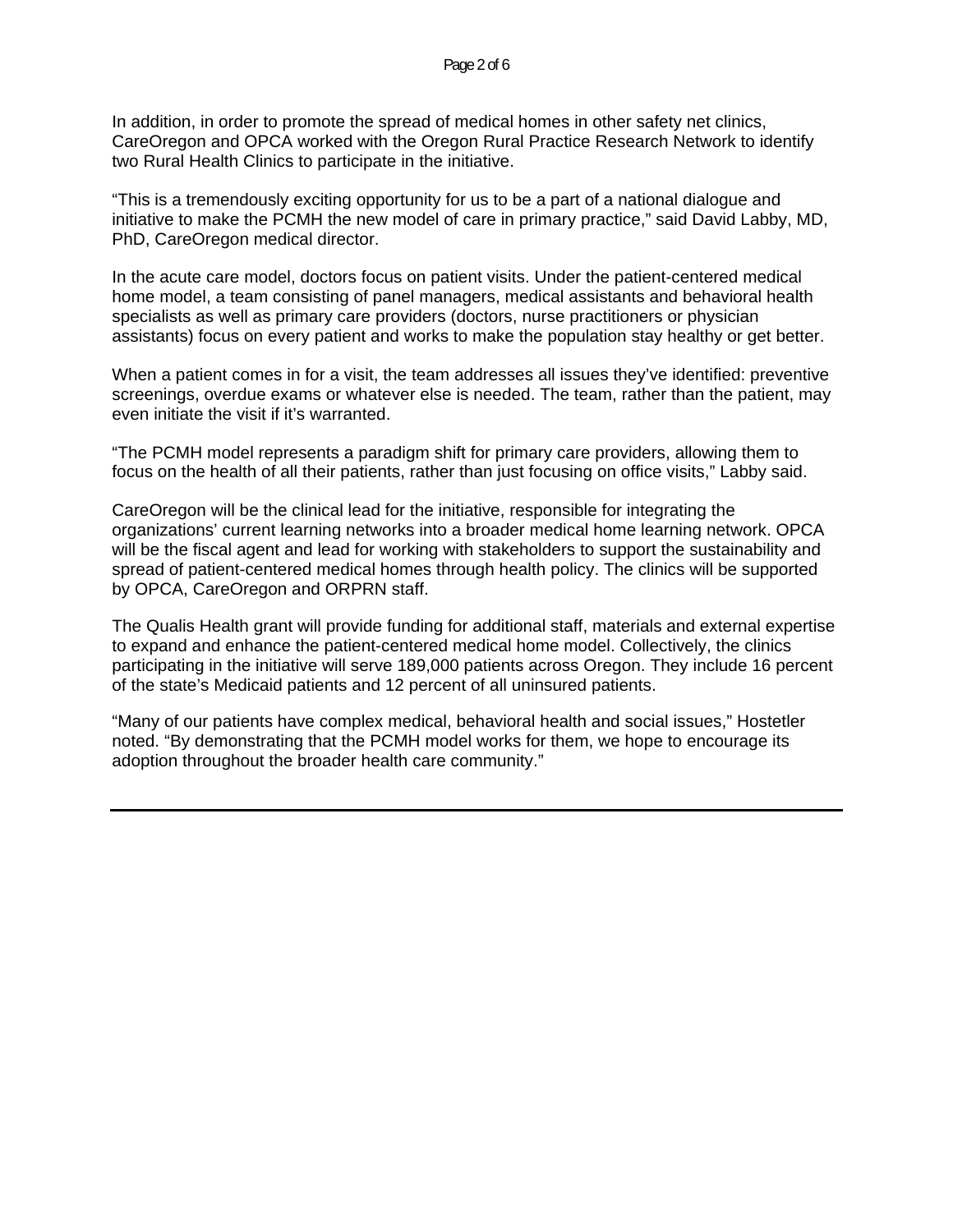## **About CareOregon**

CareOregon is a non-profit health plan that serves Oregonians with Medicare and Medicaid, including about one-quarter of Oregon Health Plan participants. Its mission is to help all Oregonians have quality health care, even in these times when health care is hard to afford. CareOregon works with its members and its network of providers so members can live healthier lives and have high-quality, affordable, effective health care whenever they need it, now and in the future. The Primary Care Renewal program is an essential part of this effort. For more information, see<http://www.careoregon.org/>.

# **Oregon Primary Care Association**

The Oregon Primary Care Association is a nonprofit membership organization of 28 Federally Qualified Health Centers located across the state. OPCA provides advocacy on public policy and technical assistance and training to members to enhance health equities and increase access to comprehensive health care for low-income and vulnerable Oregonians. For more information, see [http://www.orpca.org](http://www.orpca.org/).

### *Background information*

### **Commonwealth Fund**

The Commonwealth Fund is a private foundation that aims to promote a high performing health care system that achieves better access, improved quality, and greater efficiency, particularly for society's most vulnerable. [www.commonwealthfund.org](http://www.commonwealthfund.org/)

### **Qualis Health**

Quails Health, an independent nonprofit organization established in 1974, and headquartered in Seattle, is dedicated to developing and applying best practices while delivering an extensive range of patient-centered, evidence-based healthcare quality improvement and care management services. [www.qualishealth.org](http://www.qualishealth.org/)

### **MacColl Institute for Healthcare Innovation**

The MacColl Institute for Healthcare Innovation at Group Health Center for Health Studies aims to bridge the worlds of research and practice through the development, evaluation and dissemination of improvements in care, through a program of identifying, developing, and testing innovations in caring for individuals and disease-specific patient populations. In the mid-1990s the Institute developed the [Chronic Care Model](http://www.improvingchroniccare.org/index.php?p=The_Chronic_Care_Model&s=2) approach to improving ambulatory care.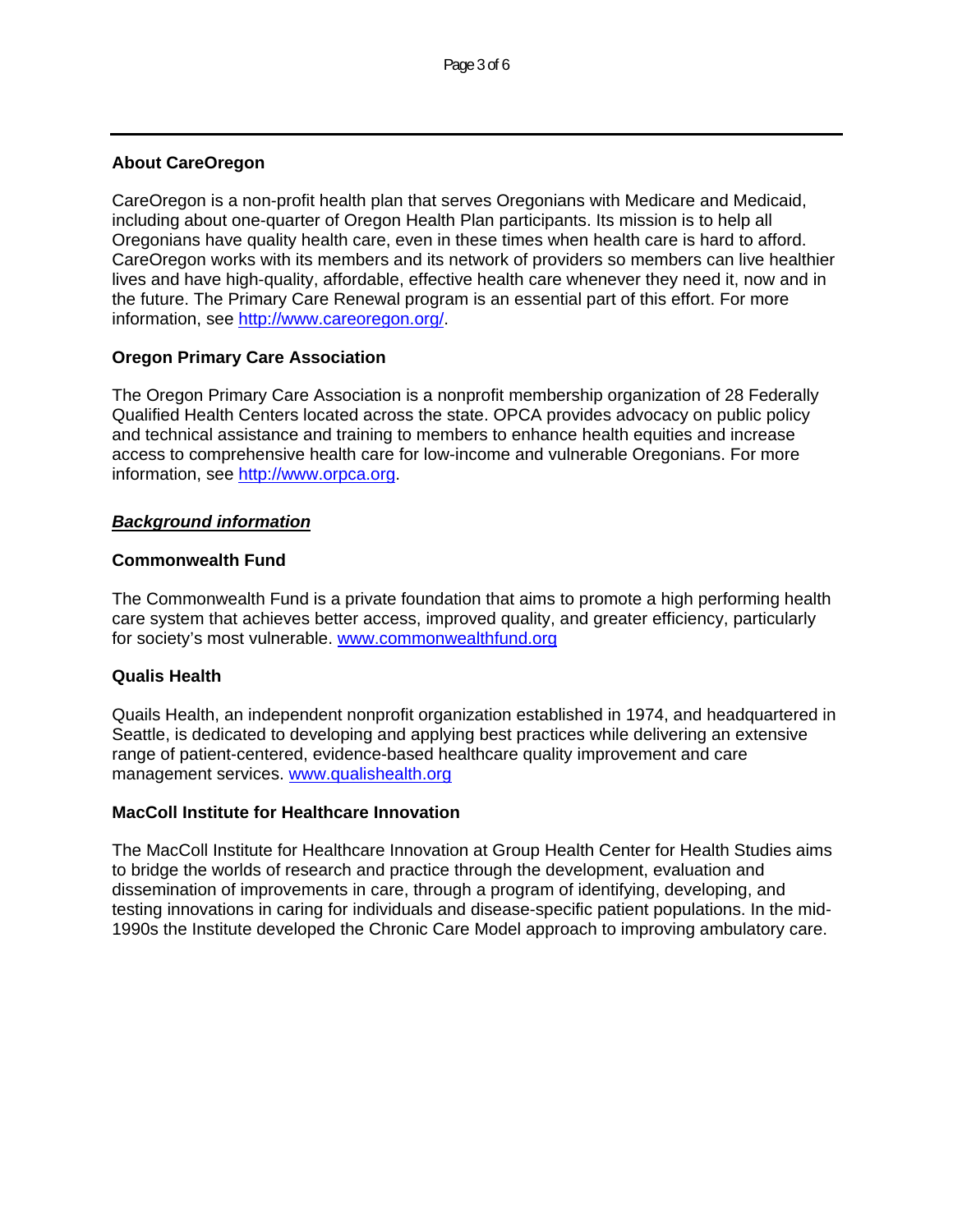#### *Participating patient-centered medical home clinics:*

#### **OPCA Primary Care Home Clinics**

Benton County Community Health Center Sherlyn Dahl, CEO 530 NW 27th St. Corvallis, OR 97330 541-766-6835 www.co.benton.or.us/healthcenter/benton.php

Community Health Center Inc. Peg Crowley, CEO 19 Myrtle St. Medford, OR 97504-7337 541-773-3863 www.communityhealthcenter.org/

Klamath Open Door Bob Marsalli, CEO Klamath Health Partnership, Inc. 2074 S Sixth St. Klamath Falls, OR 97601 541-851-8110 www.klamathopendoor.org

La Clínica del Cariño Mark England, RN, Clinical Services Director

849 Pacific Ave Hood River, OR 97031 541-386-6380

425 E 7th St The Dalles, Oregon 97058 541-296-4610

www.lcdcfh.org

Community Health Center of Lane County Jeri Weeks, CEO 1640 G. Street Springfield, OR 97477 541-682-3550 www.co.lane.or.us/CHC/default.htm

Outside In Kathy Oliver, CEO 1132 SW 13th Ave. Portland, OR 97205-1703 503-535-3800 www.outsidein.org/clinic.htm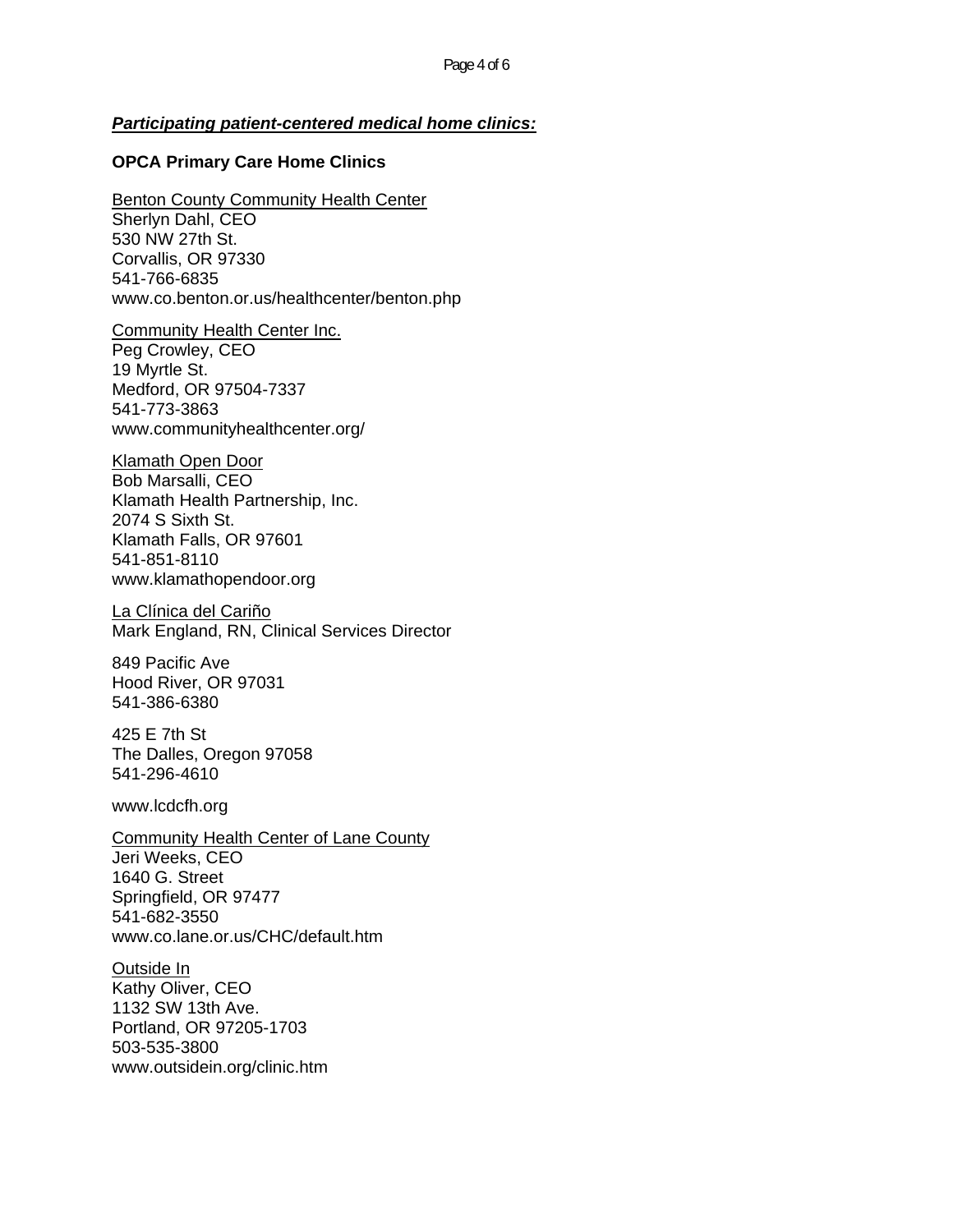#### **CareOregon Primary Care Renewal clinics**

Central City Concern Old Town Clinic Ed Blackburn, CEO 727 W Burnside Portland, OR 97209 503-228-4533 www.centralcityconcern.org/oldtown.htm

Legacy Clinic Emanuel George Brown, MD, CEO 2800 N Vancouver Ave., Suite 230 Portland, OR 97227 503-413-2901 www.legacyhealth.org/body.cfm?id=287

Multnomah County Health Department Amit Shah, MD, CEO Mid-County Health Center 12710 SE Division St. Portland, 97236-3134 503-988-3601 East County Health Center 600 NE Eighth Ave., Third Floor Gresham, OR 97030 503-988-5155

Oregon Health & Science University

OHSU Family Medicine at Richmond Ann O'Connell, executive director 3930 SE Division Portland, OR 97202 503-418-3900 www.ohsu.edu/health/clinics-and-services/clinic.cfm?id=11481 OHSU Family Medicine at Scappoose Diane Hudson, clinic manager 51377 Old Portland Road, Suite C Scappoose, OR 97056 503-418-4222 www.ohsu.edu/health/clinics-and-services/clinic.cfm?id=11482

Virginia Garcia Memorial Health Center

Gil Munoz, CEO 85 N 12th Ave. Cornelius, OR 97113 503-359-5564 www.virginiagarcia.org/cornelius.html